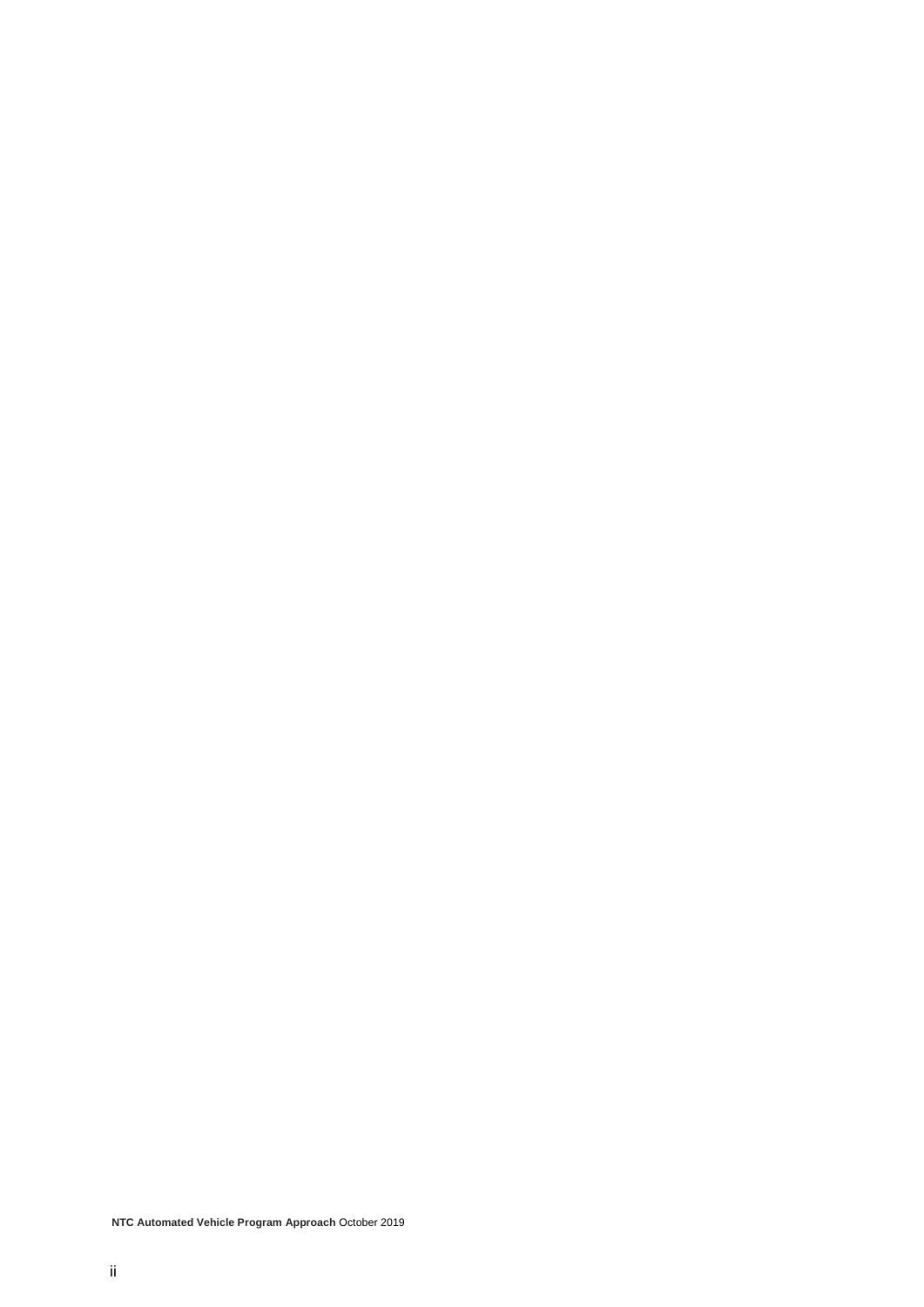# **Contents**

| 1           | <b>Introduction</b>                                                   | 4              |  |  |  |
|-------------|-----------------------------------------------------------------------|----------------|--|--|--|
|             | 1.1 Purpose                                                           | 4              |  |  |  |
|             | 1.2 Why do we need reform?                                            | $\overline{4}$ |  |  |  |
|             | 1.3 About the NTC                                                     | 4              |  |  |  |
|             | 1.4 Australia's goal - an end-to-end framework for automated vehicles |                |  |  |  |
|             | 1.5 A coordinated approach across government                          |                |  |  |  |
|             | 1.6 The challenges of automated vehicle reform                        |                |  |  |  |
|             | 1.7 International alignment                                           |                |  |  |  |
|             | 1.8 Background - what are automated vehicles?                         |                |  |  |  |
| $\mathbf 2$ | NTC's automated vehicle reform program                                | 10             |  |  |  |
|             | 2.1 What does an end-to-end framework look like?                      | 10             |  |  |  |
|             | 2.2 What has been agreed? - Key ministerial decisions                 | 10             |  |  |  |
|             | 2.2.1<br>Control of automated vehicles                                | 11             |  |  |  |
|             | 2.2.2 Australia's Driving Laws                                        | 12             |  |  |  |
|             | 2.2.3<br>Safety at first supply                                       |                |  |  |  |
|             | Motor accident injury insurance<br>2.2.4                              | 12             |  |  |  |
|             | 2.3 Current reforms                                                   | 13             |  |  |  |
|             | 2.3.1<br>In-service safety                                            | 13             |  |  |  |
|             | 2.3.2<br>Next steps for motor accident injury insurance               | 14             |  |  |  |
|             | 2.3.1<br>Government access to vehicle generated data                  | 14             |  |  |  |
|             | 2.4 Automated Vehicle Trials                                          | 14             |  |  |  |
|             | 2.5 Further work and future areas of reform                           | 15             |  |  |  |
| 3           | <b>Reform Process</b>                                                 |                |  |  |  |
|             | 3.1 Governance structure                                              |                |  |  |  |
|             | 3.2 Policy cycle                                                      |                |  |  |  |
|             | 3.3 Timing of Reforms                                                 | 17             |  |  |  |
| 4           | <b>Consultation approach</b>                                          |                |  |  |  |
|             | 4.1 Previous consultation processes                                   |                |  |  |  |
|             | 4.2 Consultation purpose                                              |                |  |  |  |
|             | 4.3 Who will be consulted                                             |                |  |  |  |
|             | 4.4 How consultation will occur                                       | 19             |  |  |  |

# List of figures

| Figure 1. | Who is in control?                                                | 11 |
|-----------|-------------------------------------------------------------------|----|
| Figure 2. | Project policy cycle                                              | 16 |
| Figure 3. | Timeline – In-service safety for automated vehicles               | 17 |
| Figure 4. | Timeline – Motor accident injury insurance and automated vehicles | 17 |
| Figure 5. | Timeline – Government Access to Vehicle Generated Data            | 18 |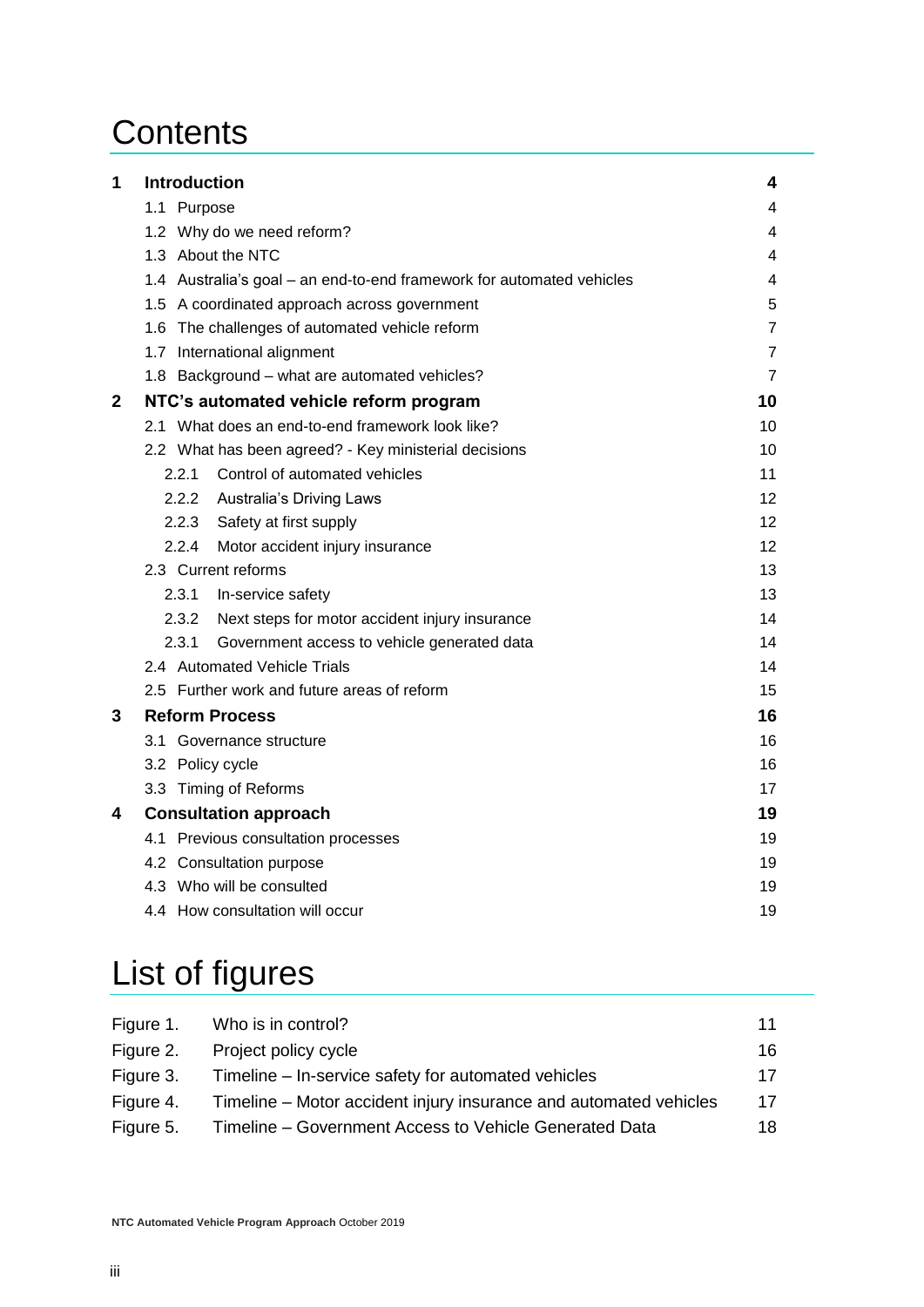# <span id="page-3-0"></span>1 Introduction

### **Key points**

Australia has the goal of developing an end-to-end regulatory system to support the safe, commercial deployment of automated vehicles at all levels of automation.

The National Transport Commission (NTC) is working with other government agencies to deliver this framework.

# <span id="page-3-1"></span>**1.1 Purpose**

The purpose of this document is to outline the current National Transport Commission (NTC) automated vehicle reform program, including purpose, work completed to date, further planned reforms and interaction with other agencies. This document will be regularly updated as work progresses.

## <span id="page-3-2"></span>**1.2 Why do we need reform?**

Australia's laws do not currently support the deployment of automated vehicles. Our laws are designed for vehicles with human drivers. In a review in 2016, we found over 700 barriers in current legislation – state, territory and Commonwealth laws – to the deployment of more automated vehicles. Automated vehicles are expected to deliver safety, productivity and environmental benefits. Without reforms, Australians will not be able to gain these benefits.

In an automated vehicle, control of the vehicle will transfer from a human driver to a system and the entity responsible for this system. The law needs to recognise this change and have appropriate obligations to support safety and innovation.

# <span id="page-3-3"></span>**1.3 About the NTC**

The NTC leads national land transport reform in support of Australian governments to improve safety, productivity, environmental outcomes and regulatory efficiency. We are a key contributor to the national reform agenda with accountability to the Transport and Infrastructure Council and its advisory body, the Transport and Infrastructure Senior Officials' Committee. One of our focus areas is identifying and removing regulatory barriers to new, innovative transport services and products entering the Australian marketplace.

For more information, see: [https://www.ntc.gov.au/about-ntc/who-we-are-what-we-do/.](https://www.ntc.gov.au/about-ntc/who-we-are-what-we-do/)

## <span id="page-3-4"></span>**1.4 Australia's goal – an end-to-end framework for automated vehicles**

In November 2017, transport ministers endorsed a goal of an end-to-end regulatory system in place by 2020 to support the safe, commercial deployment of automated vehicles at all levels of automation.

The NTC continues to work towards this goal, however the timing (2020) is likely to change as we work through the regulatory issues and understand more about likely timelines for commercial deployment of these vehicles.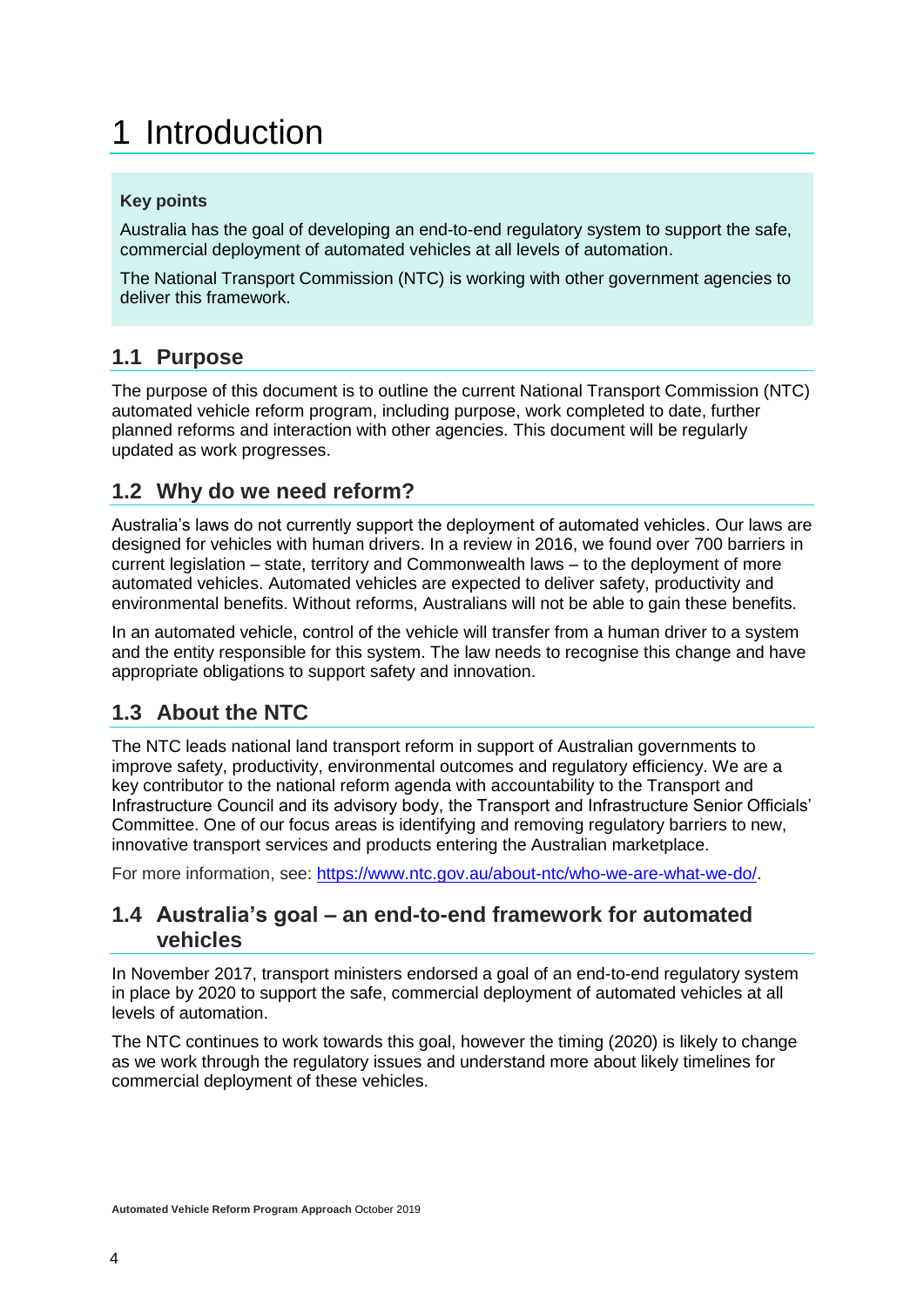## <span id="page-4-0"></span>**1.5 A coordinated approach across government**

Our work complements other research and project activities undertaken by Austroads, road agencies and other organisations. These include Austroads' projects related to assessing the safety benefits of automated vehicles, any impacts of the automated vehicle regulation on registration and licencing processes and any impacts of automated vehicles on network infrastructure. Austroads is the peak organisation of Australasian road transport and traffic agencies.

More information about Austroads' projects is available on the Austroads website: [https://austroads.com.au/drivers-and-vehicles/connected-and-automated-vehicles.](https://austroads.com.au/drivers-and-vehicles/connected-and-automated-vehicles)

We also work closely with the recently formed Commonwealth Office of Future Transport Technology, which is part of the Department of Infrastructure, Transport, Cities and Regional Development.

We have a government Senior Advisory Group and Legislative Policy Working Group with representatives of the Commonwealth government, state and territory governments and other key agencies.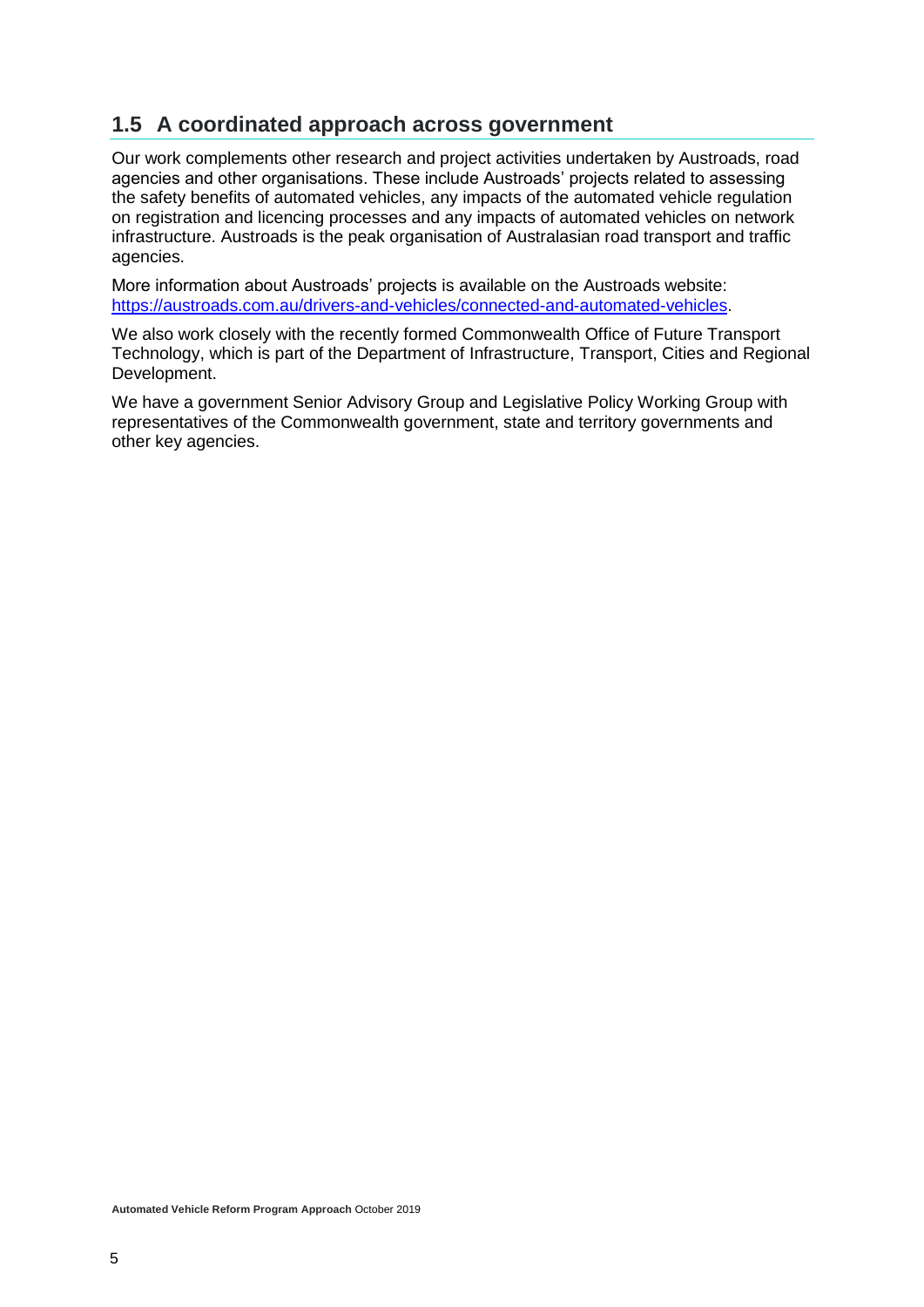#### **Automated Vehicle Decision Making and Priority Setting**

|                                                                 | <b>Transport and Infrastructure Council</b>                                                                                                    |  |  |
|-----------------------------------------------------------------|------------------------------------------------------------------------------------------------------------------------------------------------|--|--|
|                                                                 | Makes decisions on national reforms to improve the efficiency and productivity of Australia's infrastructure and transport systems             |  |  |
|                                                                 | Sets national reforms priorities. Current priorities include removing barriers to innovation and capitalising on new and emerging technologies |  |  |
| <b>Transport and Infrastructure Senior Officials' Committee</b> |                                                                                                                                                |  |  |
|                                                                 | Advises and assists the Transport and Infrastructure Council on all non-infrastructure priorities                                              |  |  |

#### **Australian Government Automated Vehicle Roles and Responsibilities**

| Department of Infrastructure,<br><b>Transport, Cities and Regional</b><br><b>Development</b>                                                                                                                                                                                                                                                  | <b>National Transport Commission</b>                                                                                                                                                                                                                                                                                                                   | State and territory transport and<br>road agencies                                                                                                                                                 | <b>Austroads</b>                                                                                                                                                                                                                                                                                                                                                                                                                                                               |
|-----------------------------------------------------------------------------------------------------------------------------------------------------------------------------------------------------------------------------------------------------------------------------------------------------------------------------------------------|--------------------------------------------------------------------------------------------------------------------------------------------------------------------------------------------------------------------------------------------------------------------------------------------------------------------------------------------------------|----------------------------------------------------------------------------------------------------------------------------------------------------------------------------------------------------|--------------------------------------------------------------------------------------------------------------------------------------------------------------------------------------------------------------------------------------------------------------------------------------------------------------------------------------------------------------------------------------------------------------------------------------------------------------------------------|
| <b>Office of Future Transport</b><br><b>Technology</b><br>Coordination across portfolios<br>Land transport technology policy<br>framework and action plan<br><b>Vehicle Safety Standards Branch</b><br>Importation and first supply of<br>automated vehicles<br>Review of Australian Design Rules<br>International standards<br>harmonisation | Develop and propose national law<br>reform to enable the commercial<br>deployment of automated vehicles.<br>Current automated vehicle reforms:<br>In-service safety for<br>$\bullet$<br>automated vehicles<br>Government access to<br>$\bullet$<br>vehicle generated data<br>Motor accident injury<br>$\bullet$<br>insurance and automated<br>vehicles | Responsibilities include:<br>In-service vehicle regulation<br>Vehicle registration<br>Road rules and driver<br>licensing<br>Road management<br>Approval/ regulation of<br>automated vehicle trials | Conducts road and transport<br>research to inform policy<br>development and guidance on the<br>design, construction and<br>management of the road network<br>and its associated infrastructure.<br>Current automated vehicle projects:<br>Infrastructure changes to<br>support automated vehicles<br>on rural and metropolitan<br>highways and freeways<br>Pavement markings for<br>machine vision<br>Integrating advanced driver<br>assistance systems in driver<br>education |

**Automated Vehicle Reform Program Approach** October 2019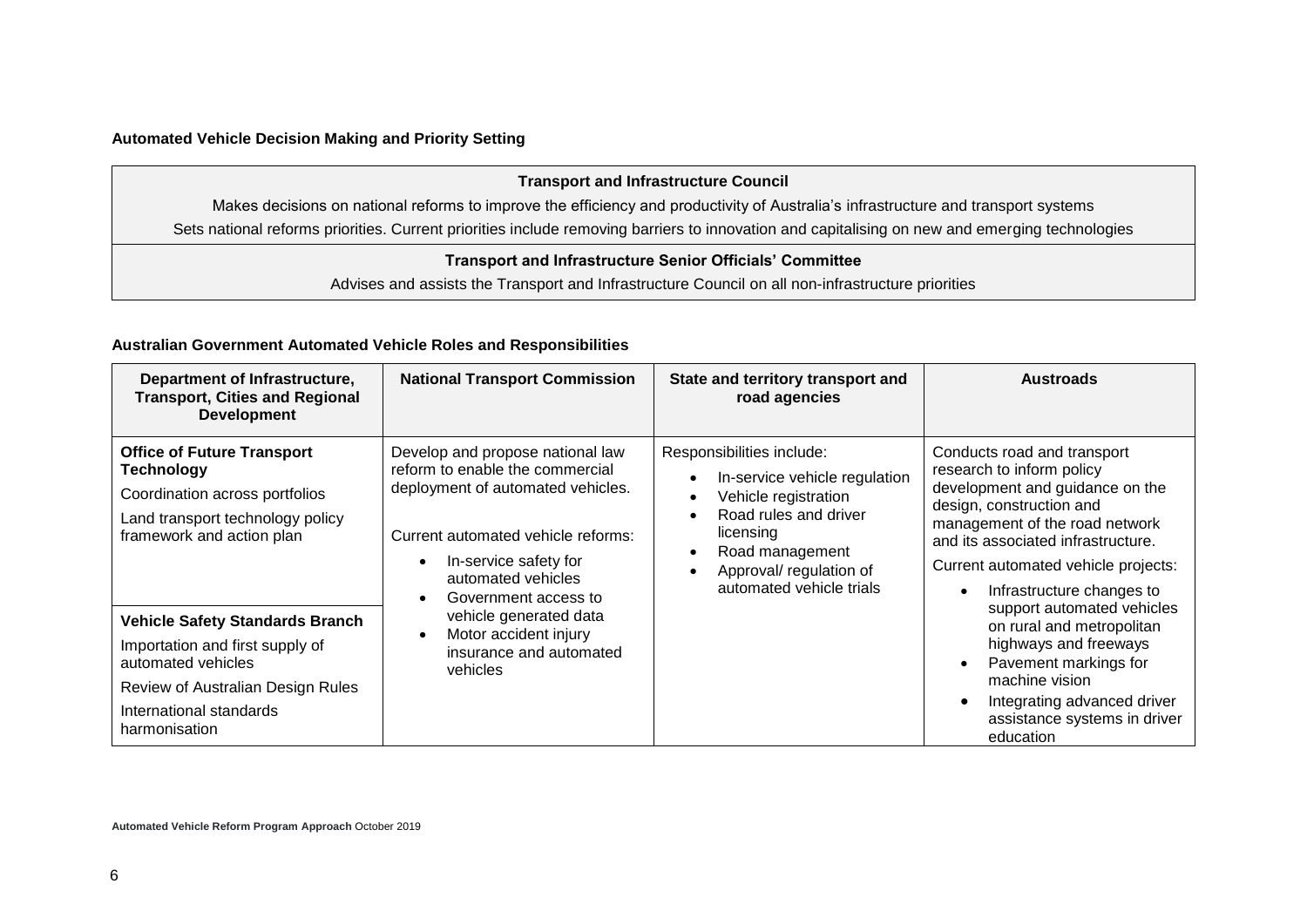# <span id="page-6-0"></span>**1.6 The challenges of automated vehicle reform**

There are several challenges in developing reforms to support automated vehicles. These include the challenge of dealing with existing regulatory and government structures that are designed for human driven vehicles, not for automation. The most significant challenges are due to the unknowns about vehicle automation, which include uncertainties around:

- The timing of deployment
- Applications that will be deployed
- **The mix of technologies that automated vehicles will use**
- **How automated vehicles will change vehicle ownership and business models**

Reforms will need to provide flexibility to allow for the technology to continue to evolve.

Across our automated vehicle program, the NTC has aimed to ensure that:

- Reforms are outcomes based, with safety as the key outcome, allowing industry to determine how best to achieve those outcomes
- **EXECT** Reforms are neutral as to the technologies, applications and business-models that industry develop
- **EXECTED FIRE A** Reforms are nationally consistent and internationally aligned.

## <span id="page-6-1"></span>**1.7 International alignment**

The Transport and Infrastructure Council has noted the 'importance of not getting ahead of international developments' (Transport and Infrastructure Council, 2018a). Other countries are at different stages of developing regulations for automated vehicles; no jurisdiction has a complete system of regulation as yet.

The Commonwealth Department of Infrastructure, Transport, Cities and Regional Development represents Australia at the United Nations (UN) World Forum for the harmonization of vehicle regulations (WP.29). It participates in the development of United Nations vehicle standards through WP.29. Australia harmonises its national vehicle standards with UN vehicle regulations. WP.29 has prioritised development of comprehensive vehicle standards for level 3 automation.

We are also monitoring international regulatory developments by the UN Global Forum for Road Traffic Safety (WP.1) which focuses on driver regulations. The Department of Infrastructure, Transport, Cities and Regional Development represents Australia at WP.1. The NTC also contributes to WP.1 and has presented at a WP.1 meeting about automated vehicle reform in Australia.

Driver regulations developed by WP.1 are complementary to the vehicle standards developed by WP.29.

We are also monitoring legislative reform in other key automotive markets, such as the United States and Europe.

### <span id="page-6-2"></span>**1.8 Background – what are automated vehicles?**

Automated vehicles are vehicles that include an automated driving system (ADS) that is capable of monitoring the driving environment and controlling the dynamic driving task (steering, acceleration and braking) with limited or no human input.

This could include: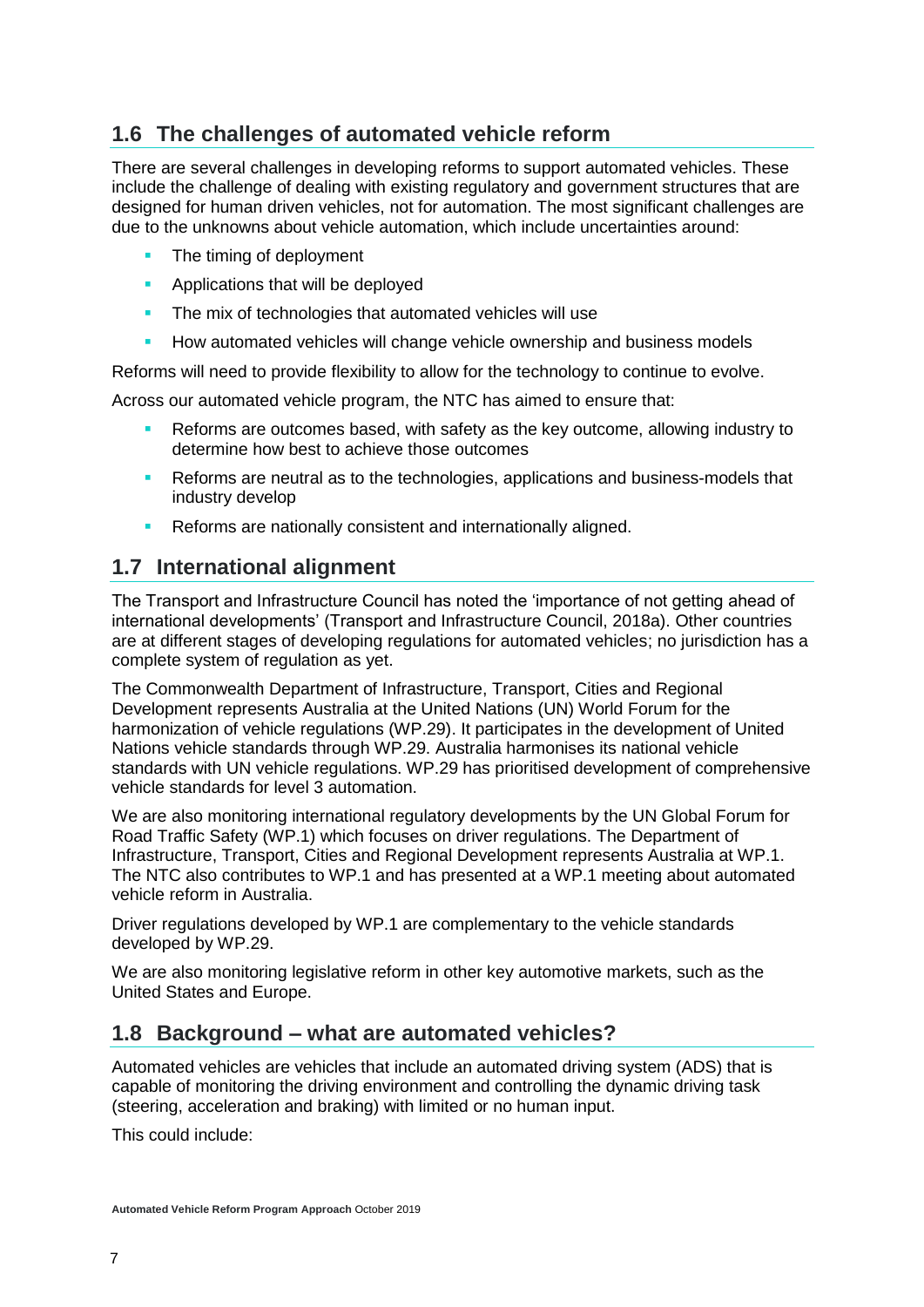- vehicles based on existing models, with automated functions
- new vehicle types with automated functions
- **EXECTE A** aftermarket devices or software upgrades that add automated driving functions to existing vehicles.

New vehicles with high levels of automation are expected to arrive on our roads from around 2020. These vehicles will increasingly take control of the driving task away from human drivers in certain circumstances and environments. Automated vehicles promise major safety and community benefits and offer the possibility of fundamentally changing transport and mobility. However, the supply and use of automated vehicles also raises new risks.

#### **Levels of automation**

Vehicles may operate at different levels of automation, with different expectations for a human driver. This has implications for policy, safety, regulation and infrastructure. The NTC use the levels of automation set out in Society of Automotive Engineers (SAE) International Standard J3016*, Taxonomy and definitions for terms related to driving automation systems for on-road motor vehicles*. These SAE levels are currently being used to develop regulatory responses to automated vehicles in the United States and the European Union. A simplified version of these levels of automation is set out in the below diagram.

|                                        | Levels of vehicle automation |                                                            |                                                                                |                                                                                                                 |                                                                                                                  |                    |
|----------------------------------------|------------------------------|------------------------------------------------------------|--------------------------------------------------------------------------------|-----------------------------------------------------------------------------------------------------------------|------------------------------------------------------------------------------------------------------------------|--------------------|
|                                        | <b>Level 0</b>               | Level 1                                                    | Level <sub>2</sub>                                                             | Level 3                                                                                                         | Level 4                                                                                                          | Level <sub>5</sub> |
| $\ddot{=}$<br><b>Vehicle's</b><br>role | Nothing                      | Accelerates and<br>brakes OR steers<br>e.g. cruise control | Accelerates and<br>brakes AND steers<br>e.g. automated<br>reverse parking      | Everything, only<br>under certain<br>conditions<br>eg. specific<br>locations, speed,<br>weather, time<br>of day | Everything,<br>only under<br>certain conditions<br>e.g. specific<br>locations, speed,<br>weather, time<br>of day | Everything         |
| Human<br>driver's<br>role              | Everything                   | Everything<br>but with some<br>assistance                  | Remains in<br>control, monitors<br>and reacts to<br>the driving<br>environment | Must be capable<br>of regaining<br>control on<br>request when<br>vehicle is driving                             | Nothing when<br>vehicle is driving,<br>but everything at<br>other times                                          | Nothing            |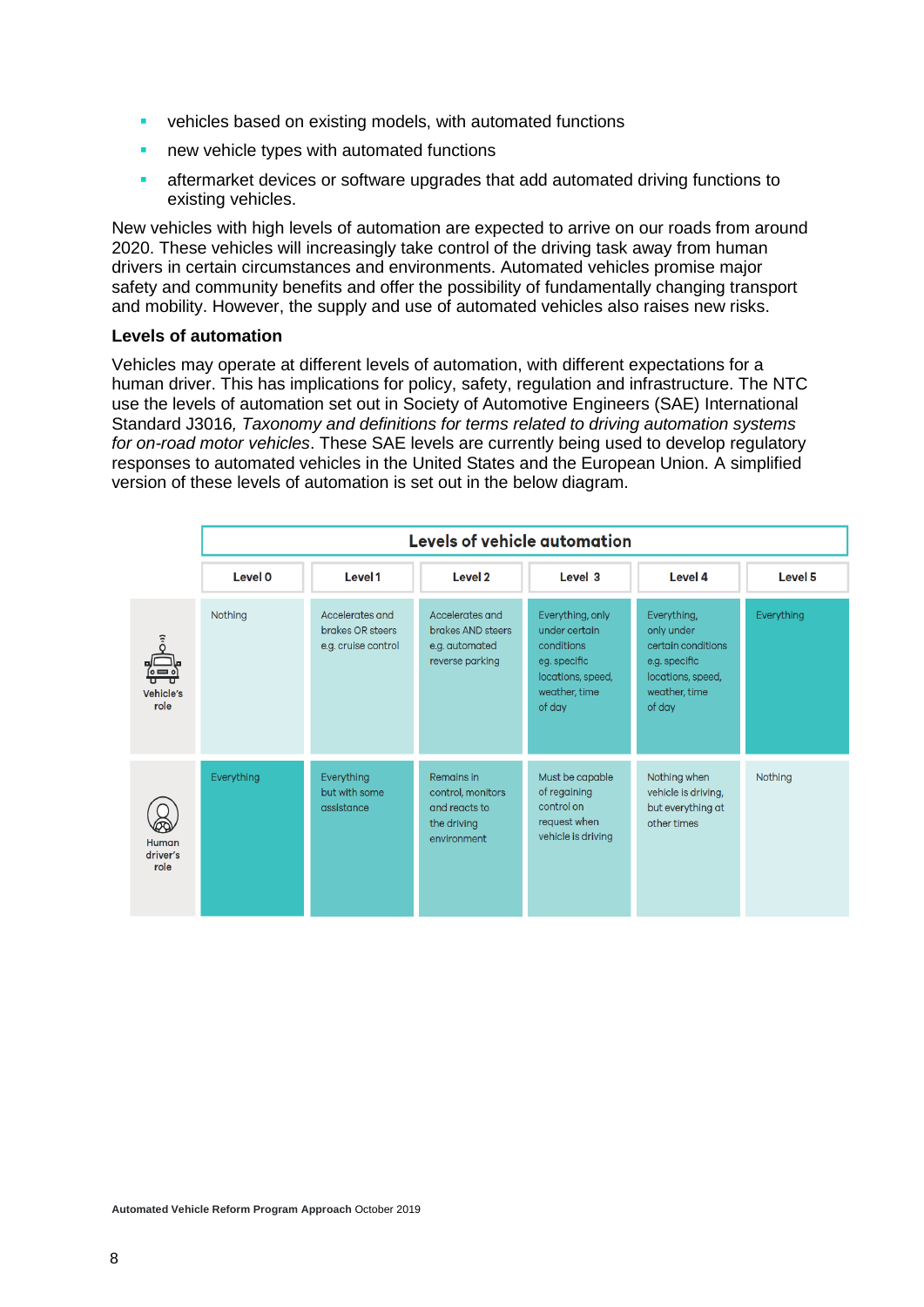#### **Key terms**

**Automated driving system (ADS)** means the hardware and software collectively capable of performing the entire dynamic driving task on a sustained basis. It is a type of driving automation system used in vehicles with SAE levels 3, 4 or 5 of automation.

**Automated driving system entity (ADSE)** means the self-selected party that will certify that the ADS can safely perform the driving task in place of a human driver. The ADSE will self-select at first supply when applying to the Commonwealth government for type approval of the ADS.

**Automated vehicle** means a vehicle with conditional to full automation (SAE levels 3- 5). It is a vehicle that has an automated driving system which means that it is capable of performing the entire dynamic driving task on a sustained basis without human input. It is distinct from vehicles with automated features to assist a driver (SAE levels 1-2) which still require a human driver to perform part of the dynamic driving task.

**Conditional automation (SAE level 3)** means the ADS undertakes the entire dynamic driving task for sustained periods in defined circumstances. The human driver does not have to monitor the driving environment or the ADS but must be receptive to ADS requests to intervene and any system failures. Conditional automation is also referred to as level 3 automation.

**Dynamic driving task** means all the operational and tactical functions required to operate a vehicle in on-road traffic. This includes steering, acceleration and deceleration, object and event detection and response, manoeuvre planning and enhancing conspicuity through lighting signalling etc. The dynamic driving task excludes strategic functions like trip planning (where and when to travel and route selections).

**Fallback-ready user** means a human in a vehicle with conditional automation who is able to operate the vehicle and who is receptive to requests from the ADS to intervene and is receptive to evident dynamic driving task performance-relevant system failures. The fallback-ready user is expected to respond by taking control of the vehicle.

**Full automation (SAE level 5)** means all aspects of the dynamic driving task and monitoring of the driving environment are undertaken by the ADS. The ADS can operate on all roads at all times. No human driver is required. Full automation is also referred to as level 5 automation.

**High automation (SAE level 4)** means that the ADS undertakes the entire dynamic driving task for sustained periods in some situations, or all the time in defined places. When the system is driving the vehicle, a human driver is not required to monitor the driving environment or the driving task. Nor are they required to intervene, because the ADS can bring the vehicle to a safe stop unassisted. High automation is also referred to as level 4 automation.

**In-service safety** means the safety of automated vehicles once the vehicles are on the roads or 'in-service'.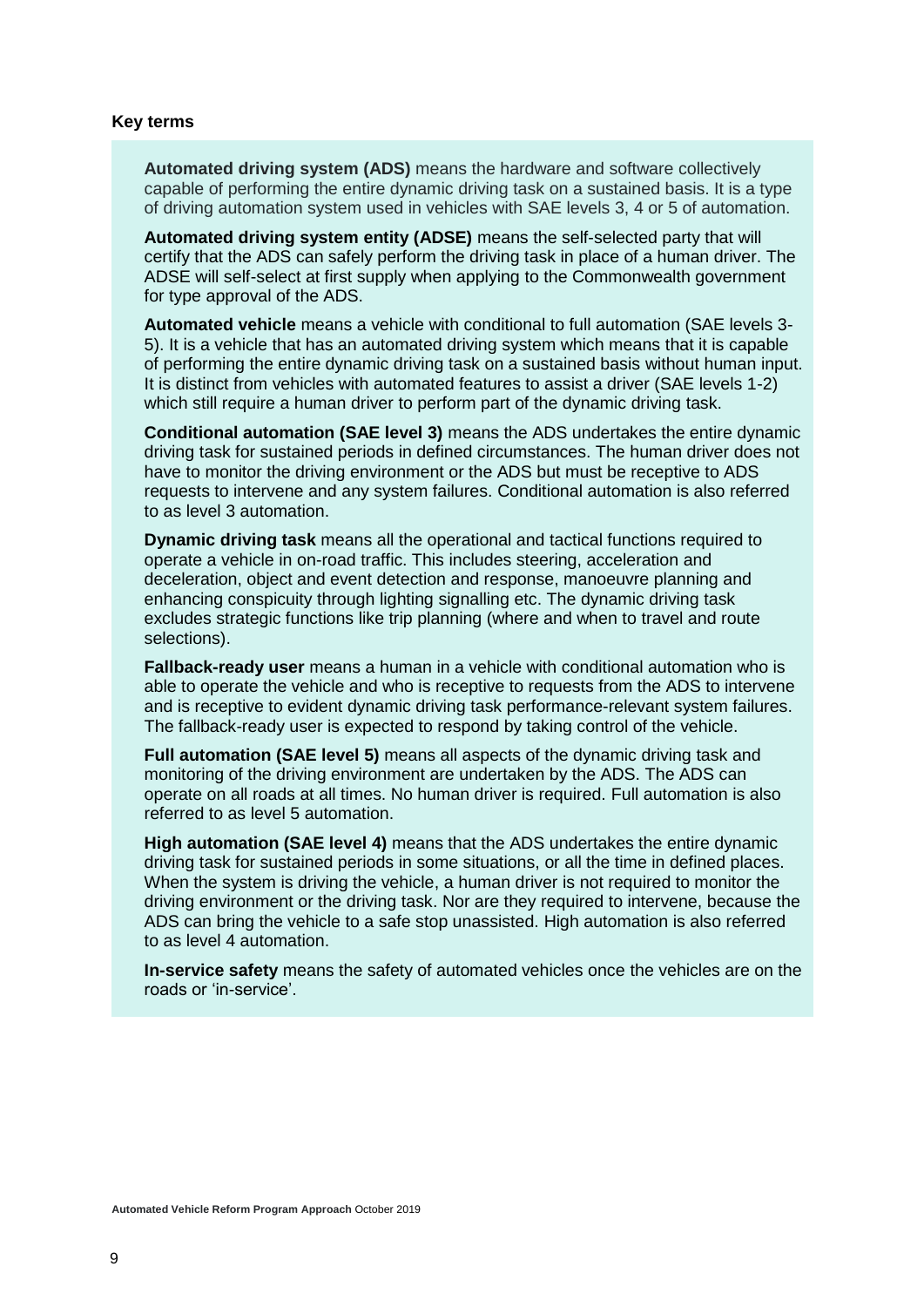# <span id="page-9-0"></span>2 NTC's automated vehicle reform program

### **Key points**

Australia's transport ministers have already agreed to key elements of reform, including the conduct of trials, who is in control and safety for new automated vehicles.

The NTC is continuing our reforms on in-service safety, data and motor accident injury insurance.

# <span id="page-9-1"></span>**2.1 What does an end-to-end framework look like?**

An end-to-end framework needs to consider all of the areas of regulation relating to vehicles and drivers. This includes regulation of vehicle standards and the Australian Road Rules, but also heavy vehicle regulation, insurance regulation and passenger transport legislation, amongst others. The approach needs to be comprehensive and consistent across all levels of government.

The NTC is seeking national consistency in our approach wherever possible. Australia is currently one market for vehicles and we should seek to maintain a single market as we move to more automated vehicles.

The end-to-end framework will need to answer several key questions:

- Who is legally in control of a vehicle operating in automated mode?
- **•** What is the role of governments and industry in ensuring the safety of the technology, both at first supply to market and throughout the vehicle's life?
- How will a person injured in a crash with an automated vehicle claim compensation?

# <span id="page-9-2"></span>**2.2 What has been agreed? - Key ministerial decisions**

Australia's transport ministers have already agreed several key elements of the automated vehicles end-to-end framework, including:

| <b>Control</b>                          | That the automated driving system entity is legally in control of a<br>vehicle when the automated driving system is operating.<br>That the fallback-ready user remain sufficiently vigilant to respond to<br>ADS requests and failures, and regain control when required. |
|-----------------------------------------|---------------------------------------------------------------------------------------------------------------------------------------------------------------------------------------------------------------------------------------------------------------------------|
| <b>Driving laws</b>                     | That Australia will develop a purpose-built national law to manage the<br>on-road operation of automated vehicles. <sup>1</sup>                                                                                                                                           |
| <b>Safety at First</b><br><b>Supply</b> | That Australia will incorporate a self-certification approach for<br>automated driving systems into existing Commonwealth vehicle<br>regulations.                                                                                                                         |

-

<sup>1</sup> Transport ministers agreed that a uniform approach to driving laws for automated vehicles is taken through the development of a purpose-built nationally consistent law.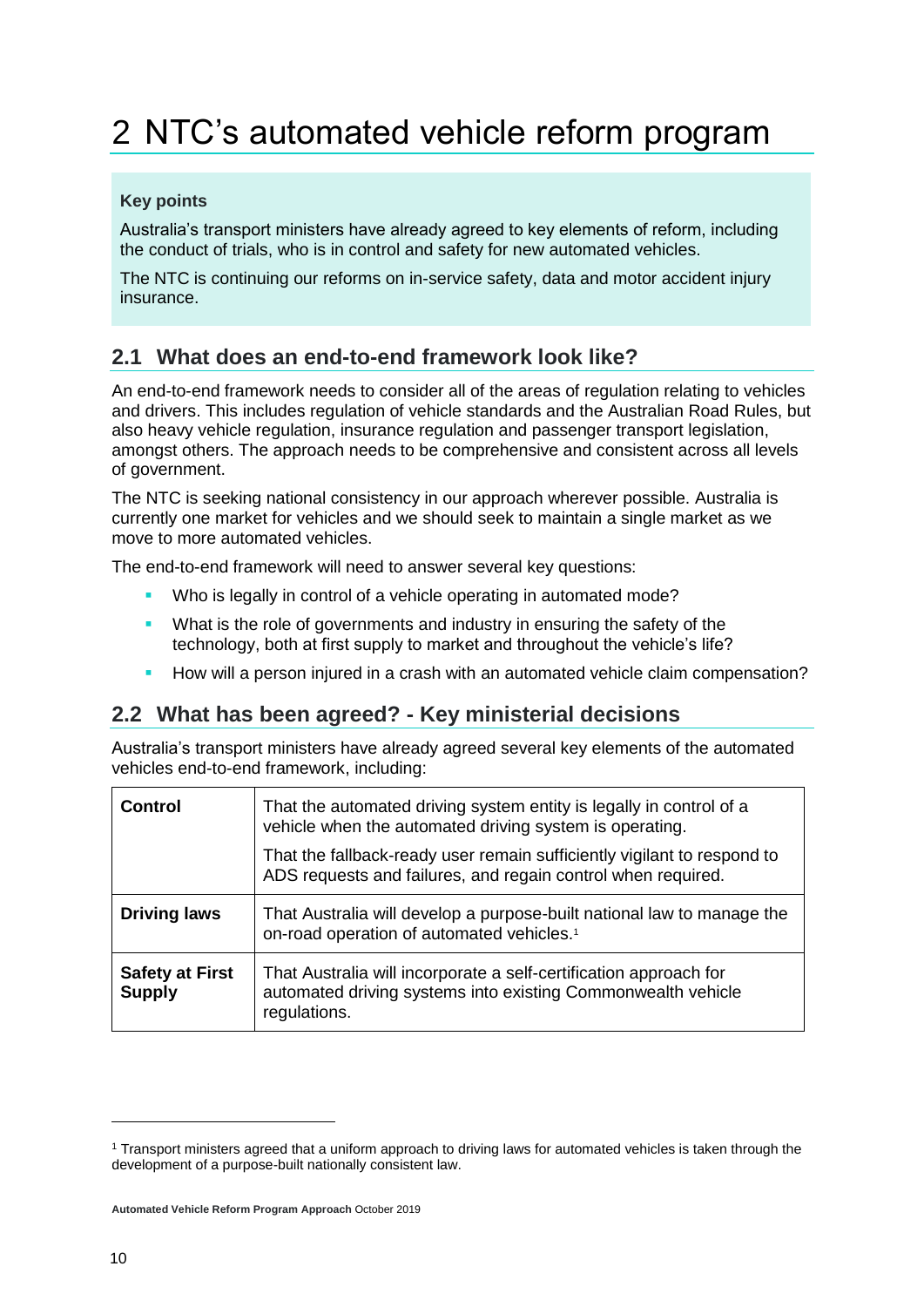|           | <b>Motor accident</b>   That existing motor accident injury insurance schemes expand to |  |  |  |
|-----------|-----------------------------------------------------------------------------------------|--|--|--|
| injury    | cover crashes caused by automated vehicles. <sup>2</sup>                                |  |  |  |
| insurance |                                                                                         |  |  |  |

Each of these are described in detail below.

### <span id="page-10-0"></span>**2.2.1 Control of automated vehicles**

Automated vehicles involve transferring control of the driving task from a human driver to another entity. It is important that control at each level of automation is clear legally and operationally. A vehicle can have only one driver at a time; either a human driver or an automated driving system. Australia's transport ministers have agreed that the automated driving system entity (ADSE) is in control of a vehicle when that vehicle's automated driving system is operating in automated mode. Figure 1 below diagram illustrates how this impacts vehicles operating at different levels of automation.

#### <span id="page-10-1"></span>**Figure 1. Who is in control?**

At level 3, a fallback-ready user must be prepared to assume control upon request. Once control is handed over the fallback-ready user becomes the driver.



-

<sup>&</sup>lt;sup>2</sup> Transport ministers agreed to advocate for this position to the Ministers responsible for motor accident injury schemes in each jurisdiction.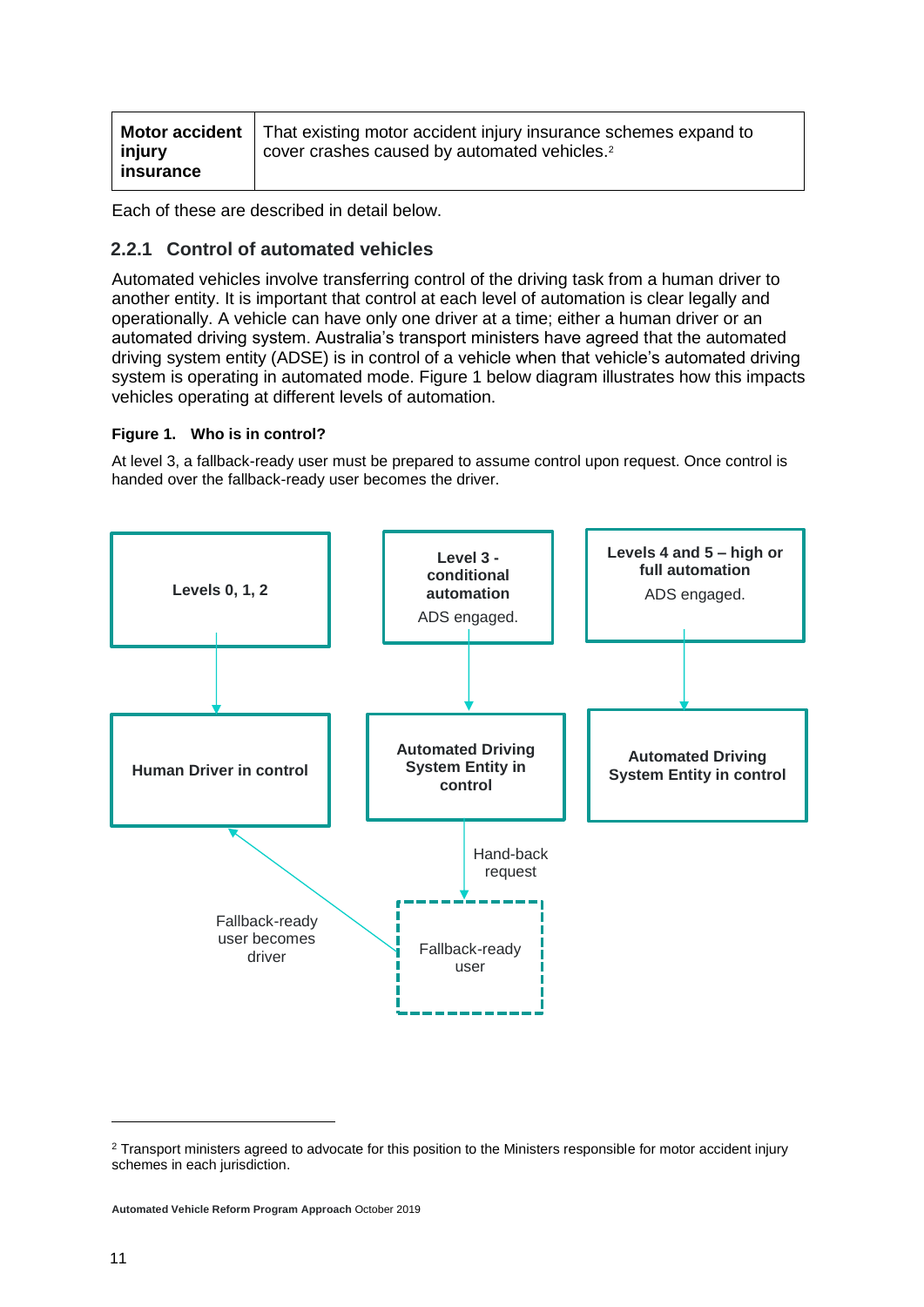## <span id="page-11-0"></span>**2.2.2 Australia's Driving Laws**

Transport ministers also agreed in May 2018 that Australia would develop a new purposebuilt national law to regulate the on-road operation of automated vehicles. The NTC will be working through the detail of this new national law as part of our work on in-service safety of automated vehicles. For more information see: [https://www.ntc.gov.au/current](https://www.ntc.gov.au/current-projects/changing-driving-laws-to-support-automated-vehicles/?modeId=1064&topicId=1166)[projects/changing-driving-laws-to-support-automated-vehicles/?modeId=1064&topicId=1166.](https://www.ntc.gov.au/current-projects/changing-driving-laws-to-support-automated-vehicles/?modeId=1064&topicId=1166) Laws need to allow automated vehicles into the market (through our current regulation of first supply) but also to allow these vehicles to be legally used on public roads.

## <span id="page-11-1"></span>**2.2.3 Safety at first supply**

Transport ministers agreed in November 2018 to incorporate a self-certification approach for automated driving systems into existing Commonwealth legislation for the first supply (or market entry) of road vehicles. Companies seeking to bring automated driving systems to market in Australia will need to demonstrate evidence against a set of safety criteria. The Commonwealth Department of Infrastructure, Transport, Cities and Regional Development is currently implementing the agreed recommendations.

The applicant must self-certify against these criteria to demonstrate how it will manage safety risks, before their ADS can be supplied in the Australian market:

- 1. Safe system design and validation processes
- 2. Operational design domain
- 3. Human–machine interface
- 4. Compliance with relevant road traffic laws
- 5. Interaction with enforcement and other emergency services
- 6. Minimal risk condition
- 7. On-road behavioural competency
- 8. Installation of system upgrades
- 9. Verifying for the Australian road environment
- 10. Cybersecurity
- 11. Education and training.

Transport ministers also agreed three other obligations on ADSEs to manage liability for events such as road traffic law breaches and crashes

- 1. Data recording and sharing
- 2. Corporate presence in Australia
- 3. Minimum financial requirements

For more information, please see: [https://www.ntc.gov.au/current-projects/safety-assurance](https://www.ntc.gov.au/current-projects/safety-assurance-system-for-automated-vehicles/)[system-for-automated-vehicles/.](https://www.ntc.gov.au/current-projects/safety-assurance-system-for-automated-vehicles/)

Further work on in-service safety is discussed below.

#### <span id="page-11-2"></span>**2.2.4 Motor accident injury insurance**

Transport ministers agreed in August 2019 on a national approach that requires existing motor accident injury insurance schemes to provide cover for injuries and deaths that result from automated vehicle crashes.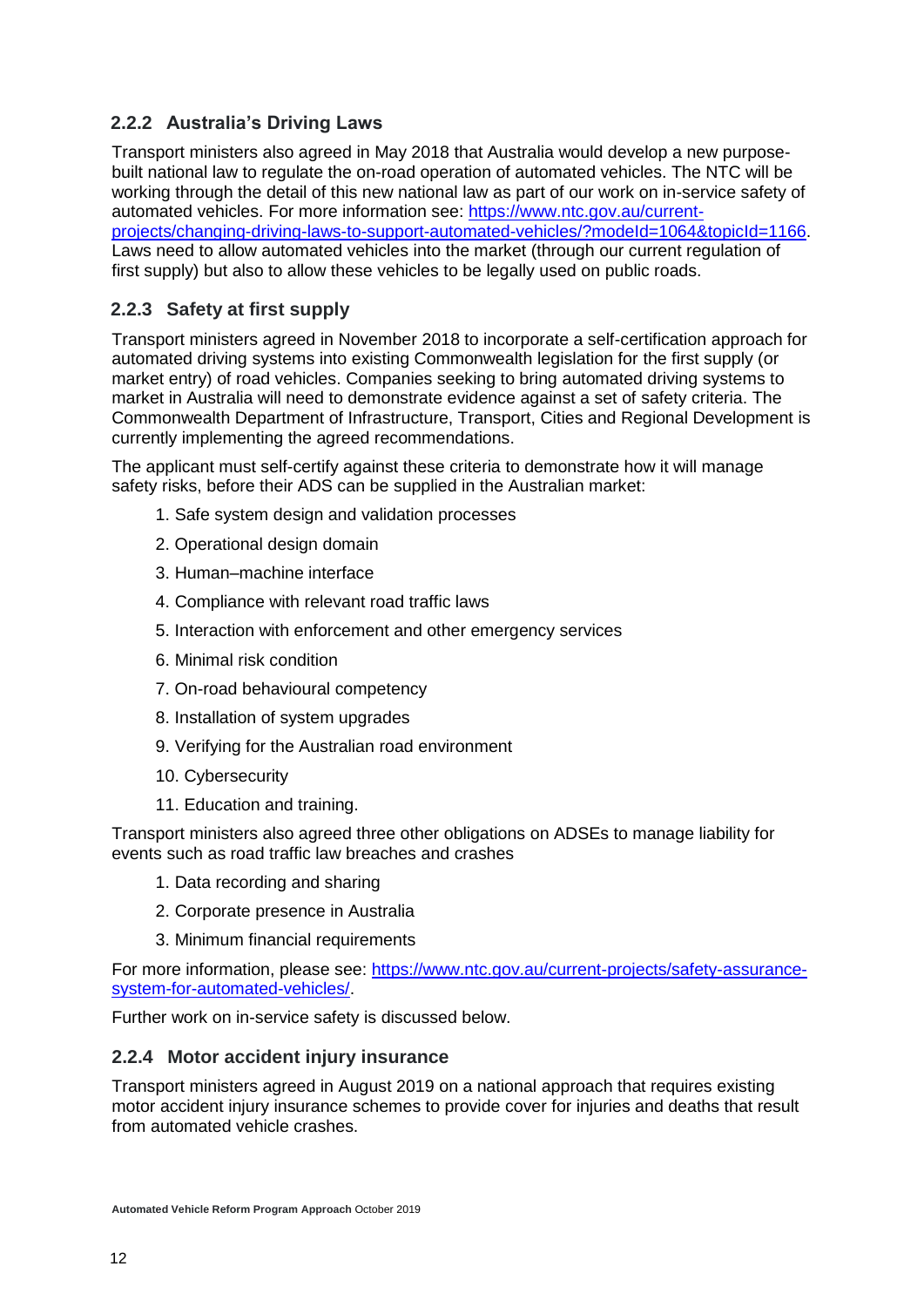Transport ministers agreed to advocate for changes to existing motor accident injury insurance schemes to give effect to a national approach. They also agreed to provide recommendations on next steps to the Board of Treasurers for consideration.

Further work on motor accident injury insurance is discussed below.

## <span id="page-12-0"></span>**2.3 Current reforms**

The NTC is currently working on three automated vehicle reforms, examining:

- In-service safety for automated vehicles
- Next steps for motor accident injury insurance
- Government access to vehicle generated data.

These are outlined in detail below.

#### <span id="page-12-1"></span>**2.3.1 In-service safety**

Following on from the agreement on safety at first supply, described above, the NTC is currently developing options for regulatory reforms to assure the safe operation of vehicles in service. The key question is, how do we ensure the ongoing safe operation of the automated driving system throughout the vehicle's lifetime (which could be 15-20 years)? This work brings together the previous work on driving laws described above.

We published a consultation Regulation Impact Statement (RIS) in July 2019,<sup>3</sup> which examined:

- the role of different parties in in-service safety of automated vehicles, including ADSEs, manufacturers, repairers, owners and others.
- **E** any additional safety duties that should apply to these parties
- the institutional and regulatory arrangements to support these duties.

The consultation RIS and supporting cost-benefit analysis<sup>4</sup> assessed four options:

- Option 1: Current approach (the baseline option): This option does not introduce any new safety duties or obligations for the in-service safety of automated vehicles. Instead, in-service safety is managed separately by each state and territory through existing regulatory frameworks.
- **•** Option 2: State and territory-based regulators enforce prescriptive safety duties (option 2a) or general safety duties (option 2b) under state and territory laws based on a national model law.
- **•** Option 3: A single national regulator enforces a general safety duty through Commonwealth law.
- **•** Option 4: A single national regulator enforces a general safety duty through state or territory applied law.

We are now reviewing submissions to develop a decision RIS with recommendations for transport ministers.

1

<sup>3</sup> The consultation RIS is available at: [https://www.ntc.gov.au/Media/Reports/\(D748D1D0-7D93-C79D-CE5F-](https://www.ntc.gov.au/Media/Reports/(D748D1D0-7D93-C79D-CE5F-77A1D50111D3).pdf)[77A1D50111D3\).pdf.](https://www.ntc.gov.au/Media/Reports/(D748D1D0-7D93-C79D-CE5F-77A1D50111D3).pdf)

<sup>4</sup> The cost-benefit analysis was prepared by PwC and is available at: [https://www.ntc.gov.au/Media/Reports/\(22F3F874-69F0-92FE-EEBD-C199F9D0697D\).pdf.](https://www.ntc.gov.au/Media/Reports/(22F3F874-69F0-92FE-EEBD-C199F9D0697D).pdf)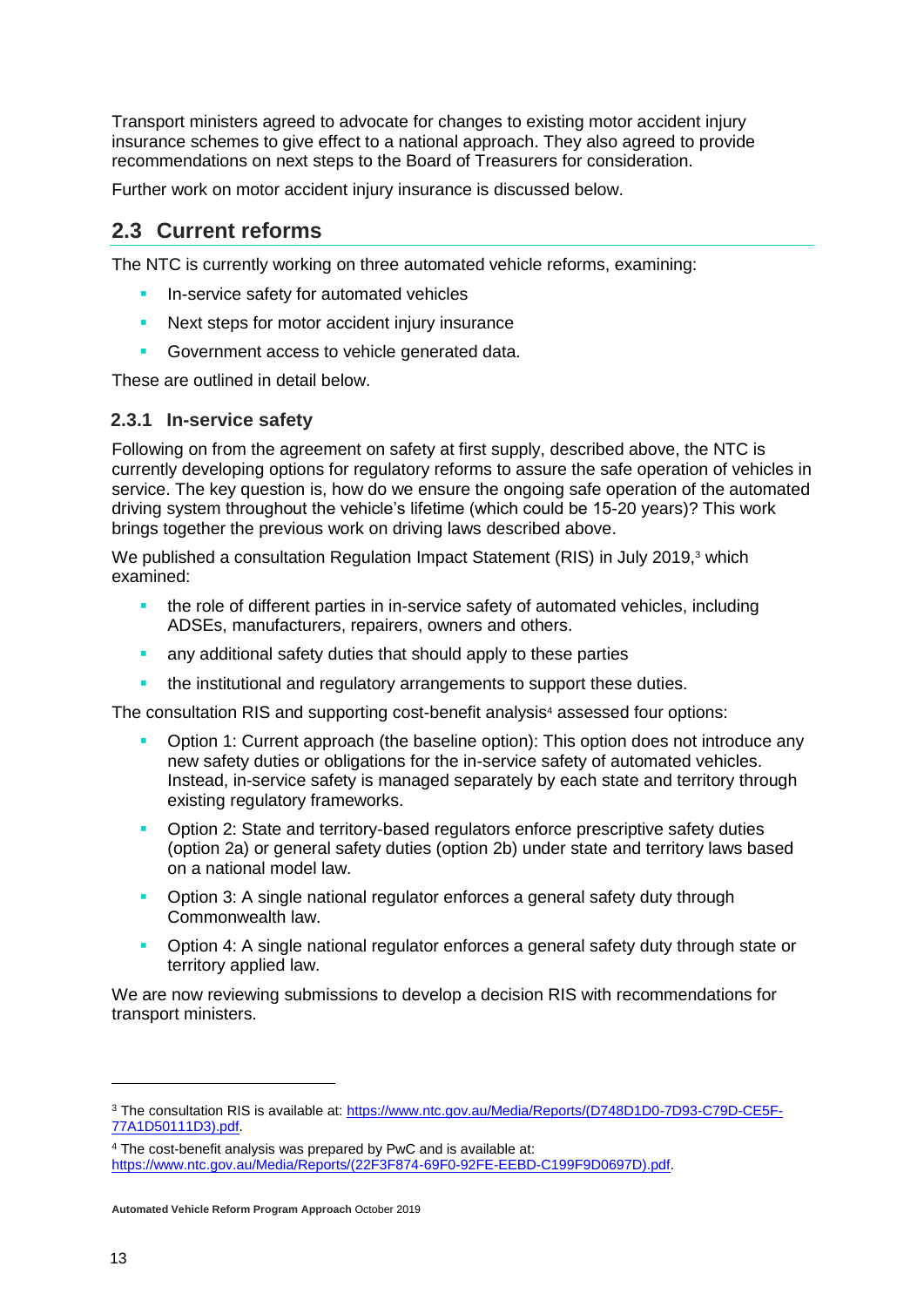We are currently also planning the next stage of the NTC's in-service safety work, which will look at compliance and enforcement for automated vehicles. Any in-service safety duties and institutional arrangements will need to be supported by a compliance and enforcement approach and powers. This work will be guided by design principles for managing government access to, and addressing new privacy challenges of, C-ITS and automated vehicle data which are outlined in the NTC's *Regulating government access to C-ITS and automated vehicle data* policy paper.<sup>5</sup>

## <span id="page-13-0"></span>**2.3.2 Next steps for motor accident injury insurance**

Transport ministers' decision that a national approach should be taken to cover injuries and deaths that result from automated vehicle crashes will require consideration by ministers who have primary responsibility for motor accident injury insurance (MAII) schemes. In most states and territories responsibility rests with Treasurers. The New South Wales MAII scheme is primarily the responsibility of the Minister for Customer Service. The Victorian MAII scheme is primarily the responsibility of the Minister for Roads and the Transport Accident Commission.

The key elements of a national approach to MAII and automated vehicles have been referred to the Board of Treasurers. The board includes all state and territory treasurers. The board collaborates on issues of common interest and advances national reform priorities from a state and territory perspective. Subject to the views of the board, we have identified the following key tasks to be performed primarily by states and territories, with our support:

- review insurers' mechanisms to recover their claims costs
- **•** create provisions enabling people involved in an automated vehicle crash to access MAII schemes.

The NTC will consider data access for MAII insurers to assess liability as part of our automated vehicle reform program. We are proposing to consider this data access as part of the next stage of our in-service safety work (discussed above).

### <span id="page-13-1"></span>**2.3.1 Government access to vehicle generated data**

Following agreement from transport ministers in August 2019, we are currently planning out work that will examine opportunities for government access to and use of vehicle generated data for network efficiency, infrastructure planning and investment, and road safety purposes.<sup>6</sup>

The scope and timing is currently being confirmed with stakeholders, and will be endorsed by the Transport and Infrastructure Senior Officials' Committee in September 2019.

# <span id="page-13-2"></span>**2.4 Automated Vehicle Trials**

Automated vehicle trials continue to play an important role in identifying safety, infrastructure and other implementation challenges along with educating and gaining feedback from the public.

-

<sup>5</sup> The policy paper is available at: [https://www.ntc.gov.au/Media/Reports/\(06905F60-E689-12BC-F6AA-](https://www.ntc.gov.au/Media/Reports/(06905F60-E689-12BC-F6AA-4CDB8BC802E2).pdf)[4CDB8BC802E2\).pdf.](https://www.ntc.gov.au/Media/Reports/(06905F60-E689-12BC-F6AA-4CDB8BC802E2).pdf)

<sup>&</sup>lt;sup>6</sup> In August 2019, transport ministers agreed that 'the NTC should work with the jurisdictions, the Commonwealth and Austroads to analyse future government access and use of Cooperative-Intelligent Transport Systems and automated vehicle data, including for network efficiency, infrastructure investment and road safety'.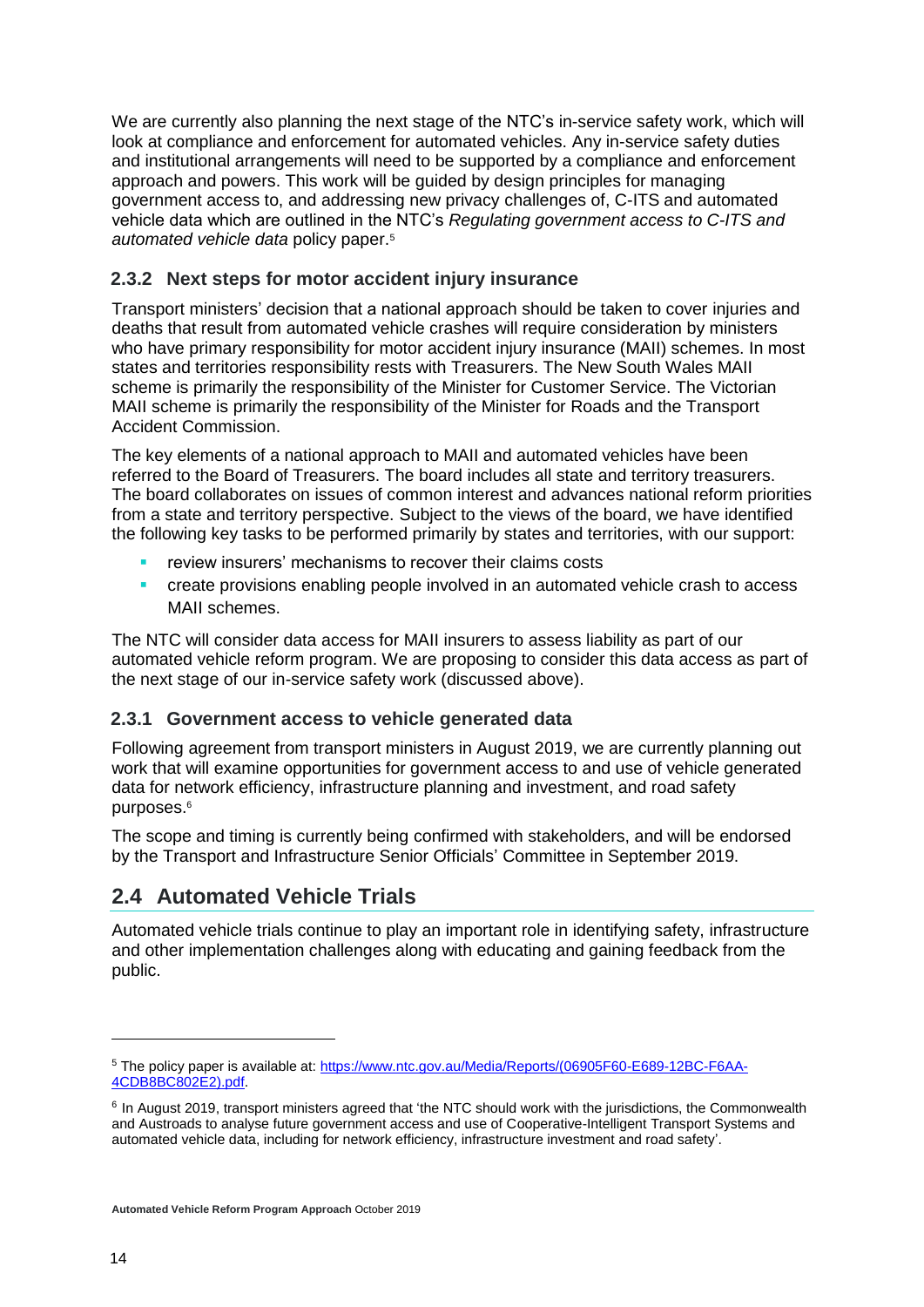Transport ministers agreed in May 2017 that Australia adopt National Guidelines for Automated Vehicle Trials. These guidelines set out the general conditions that an entity seeking to run a trial in Australia would need to meet, including management of trials, insurance, safety management plan, and data and information.

The NTC will begin reviewing the trial guidelines in 2019 to ensure they are keeping pace with technological changes.

For more information, see: [https://www.ntc.gov.au/Media/Reports/\(00F4B0A0-55E9-17E7-](https://www.ntc.gov.au/Media/Reports/(00F4B0A0-55E9-17E7-BF15-D70F4725A938).pdf) [BF15-D70F4725A938\).pdf.](https://www.ntc.gov.au/Media/Reports/(00F4B0A0-55E9-17E7-BF15-D70F4725A938).pdf)

State and territories have also reviewed their legislative powers to support trials. South Australia, New South Wales and Victoria have implemented changes to legislation to support trials through either exemptions (SA and NSW) or permits (Victoria).

Austroads tracks trials taking place in Australia and New Zealand at: [https://austroads.com.au/drivers-and-vehicles/connected-and-automated-vehicles/trials.](https://austroads.com.au/drivers-and-vehicles/connected-and-automated-vehicles/trials)

## <span id="page-14-0"></span>**2.5 Further work and future areas of reform**

Potential future areas of reform, either at the state and territory or at the national level, could include:

- **Passenger transport legislation**
- **E** Heavy vehicle regulation
- **Criminal law (e.g. dangerous driving offences)**
- Road management legislation
- Roadworthiness requirements for automated vehicles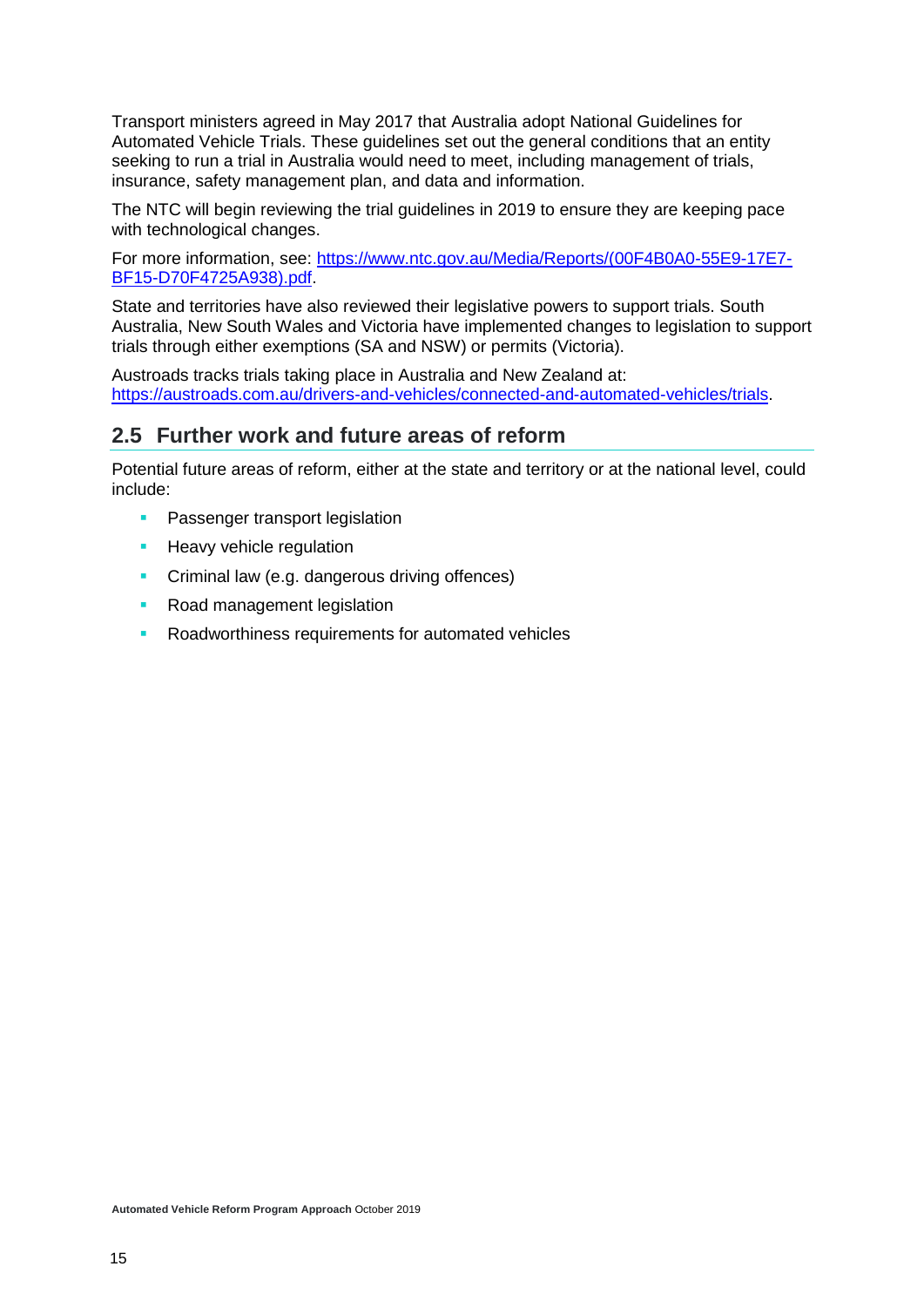# <span id="page-15-0"></span>3 Reform Process

### **Key points**

Our reforms are governed by the Transport and Infrastructure Council and the Transport and Infrastructure Senior Officials Committee, with working group and advisory groups to guide our work.

All our reforms follow a best practice approach to policy development.

## <span id="page-15-1"></span>**3.1 Governance structure**

The NTC collaborates closely with Commonwealth, state and territory road and transport agencies to research, develop and deliver our reforms. Ultimately, we make recommendations to ministers through the Transport and Infrastructure Council who agree policy changes.

# <span id="page-15-2"></span>**3.2 Policy cycle**

The Automated Vehicle Program will follow the policy and legislative development cycle that is used in all projects at the NTC. This is a repeatable policy cycle which includes the development of an issues paper, discussion paper (or consultation Regulation Impact Statement) and policy paper (or decision Regulation Impact Statement) and recommendations.

#### <span id="page-15-3"></span>**Figure 2. Project policy cycle**



The NTC's policy processes are based on the Australian Policy Cycle (Althaus et al., 2013) and are comparable to other independent statutory agencies such as the Australian Law Reform Commission and the Productivity Commission.

However, unlike the Australian Law Reform Commission and the Productivity Commission, the NTC is also required to undertake three additional tasks:

- **EXEDENT** facilitate agreement of six state, two territory and the Commonwealth governments (as well as the Australian Local Government Association - ALGA) to the policy proposals through multi-lateral negotiations
- **•** work with stakeholders to turn the agreed policies into proposed legislative changes, and
- facilitate agreement of six state, two territory and the Commonwealth governments (and ALGA) to the detailed proposed legislative changes that are consistent with the agreed policy, through multi-lateral negotiations.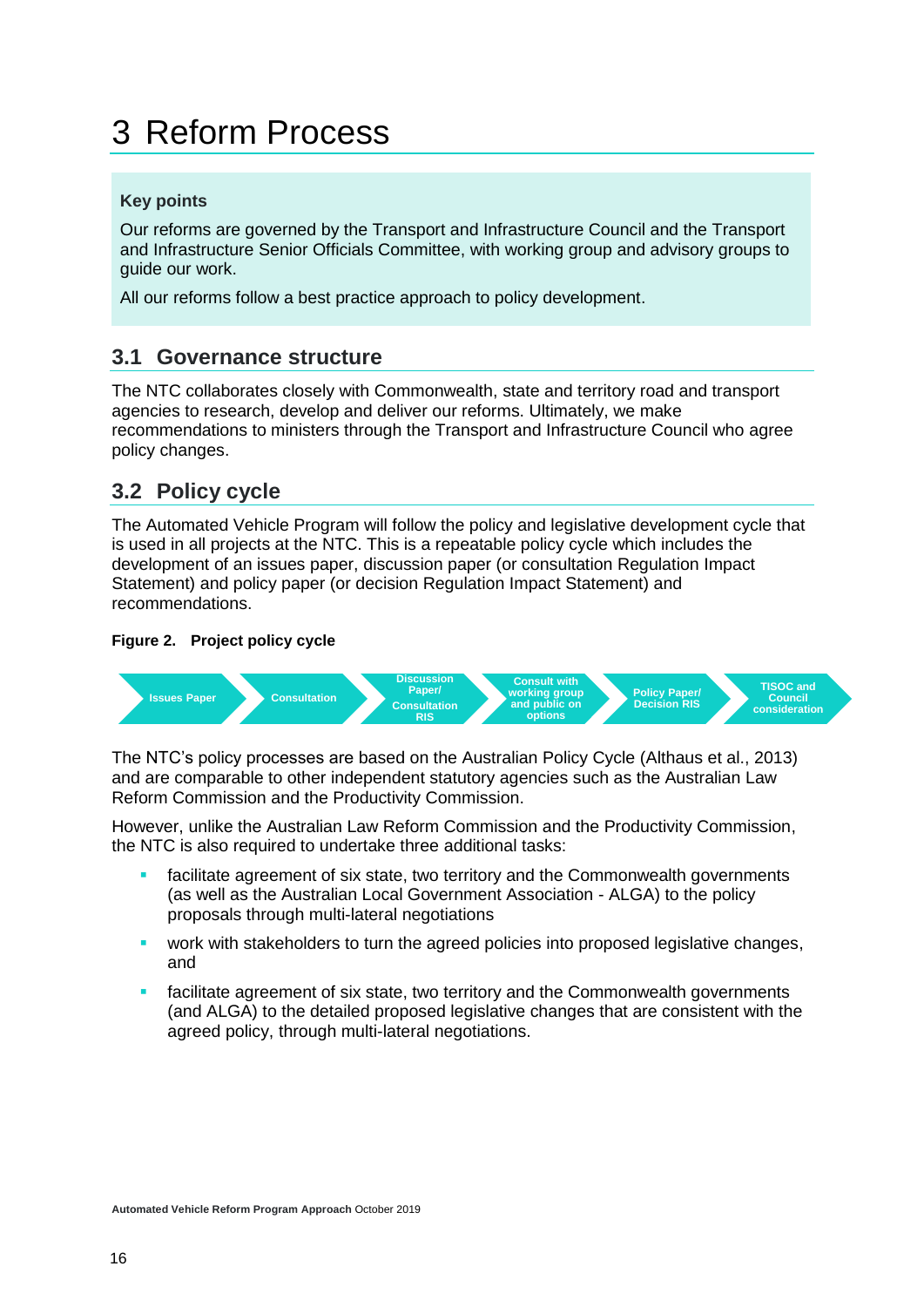## **3.3 Timing of Reforms**

The below figures set out the timelines for our three current reforms; these will be updated based on feedback from and decisions of transport ministers.



<span id="page-16-0"></span>

<span id="page-16-2"></span><span id="page-16-1"></span>**Automated Vehicle Reform Program Approach** October 2019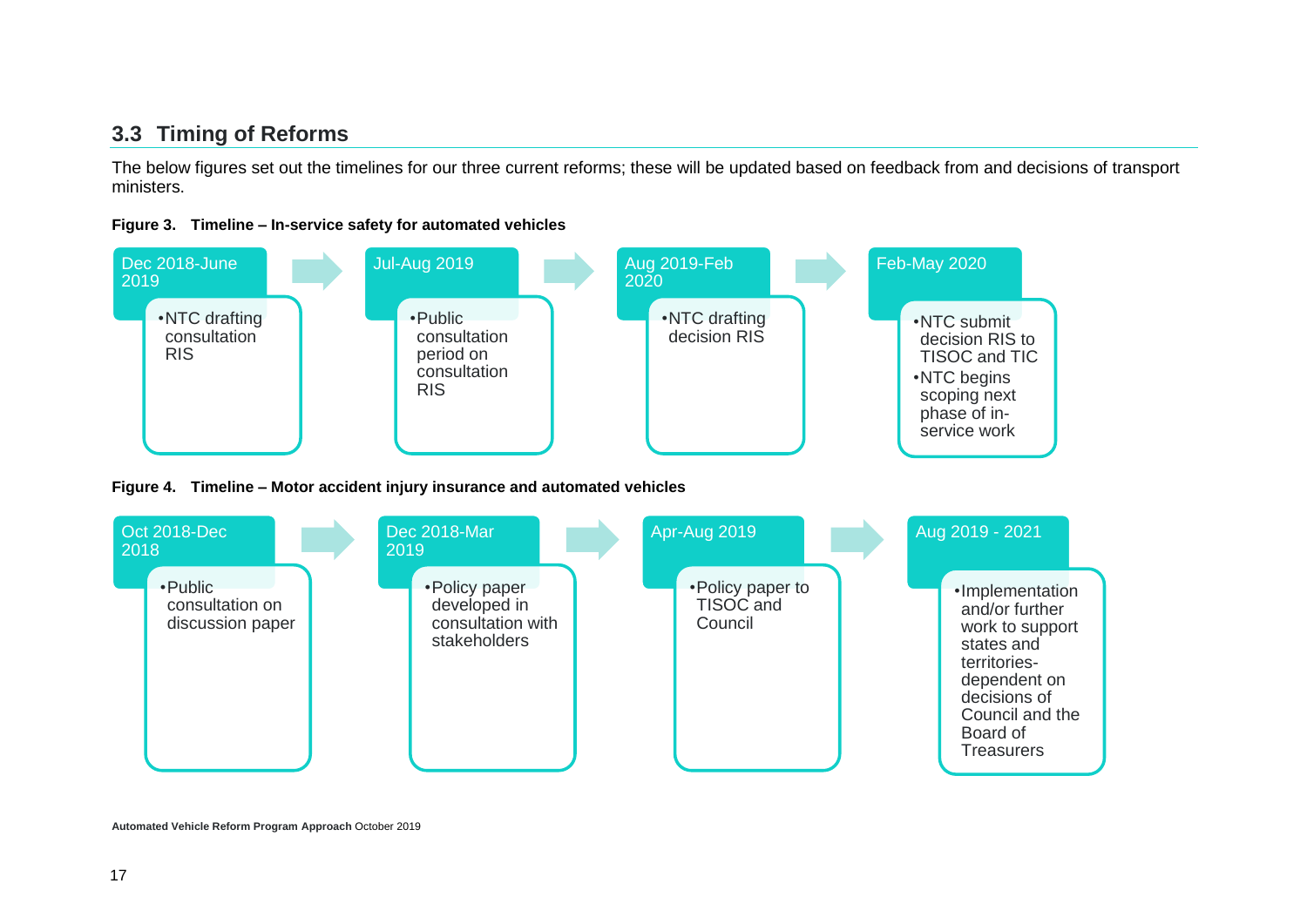

<span id="page-17-0"></span>

**Automated Vehicle Reform Program Approach** October 2019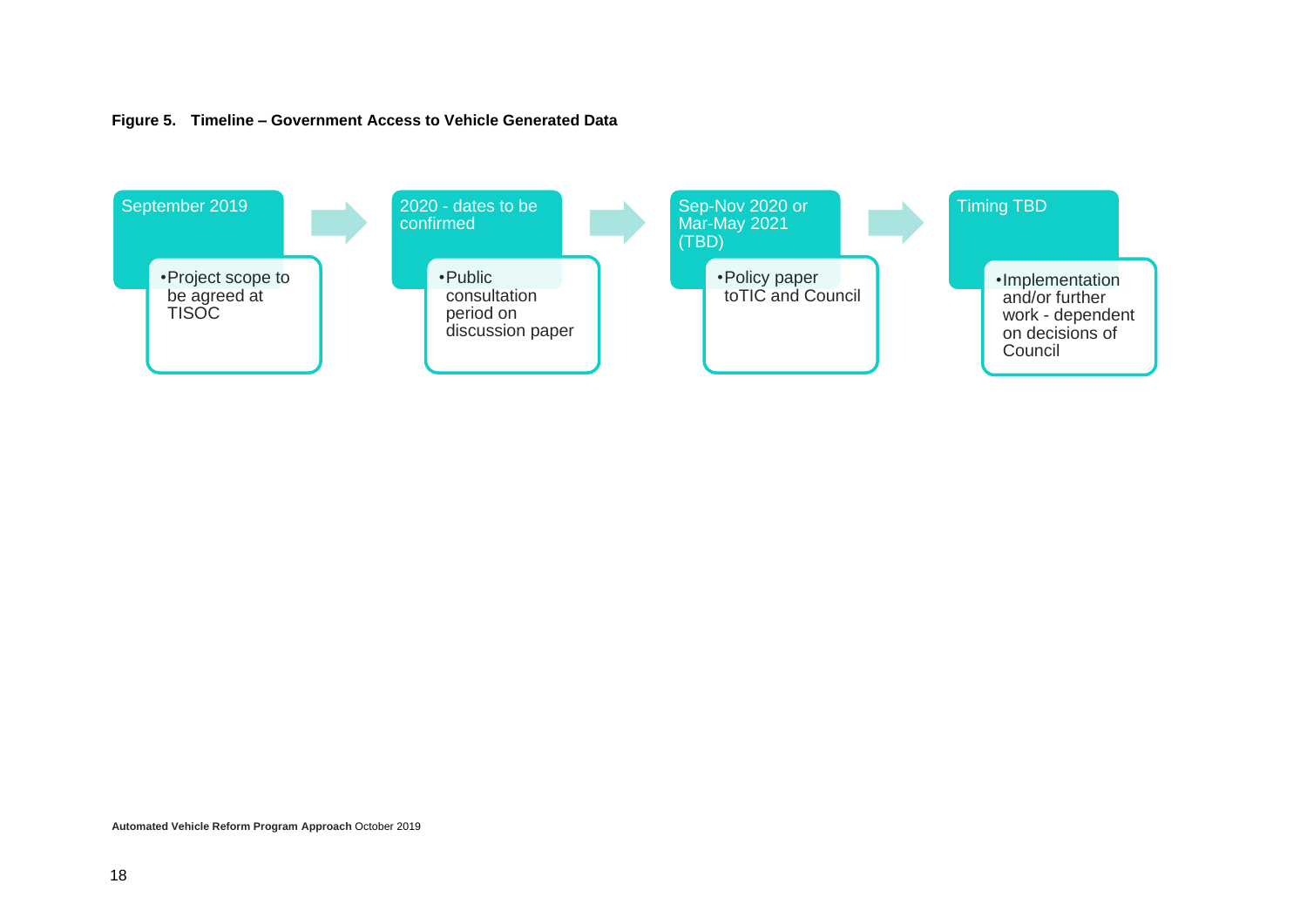# <span id="page-18-0"></span>4 Consultation approach

### **Key points**

The NTC wants to give everyone affected by our automated vehicle reforms an opportunity to have a say.

Stakeholders will have the opportunity to participate in the reform process through a variety of forums including workshops and one-on-one meetings.

# <span id="page-18-1"></span>**4.1 Previous consultation processes**

Since commencing our automated vehicle reform work in 2016, we consulted with stakeholders through nine public consultation processes and received around 350 submissions that have informed our recommendations to transport ministers.

## <span id="page-18-2"></span>**4.2 Consultation purpose**

The NTC will use a range of policy development tools and engagement options to:

- **E** design policy options to meet regulatory goals
- test policy options
- **EXECOMMEDIA PREFERRED POLICY OPTIONS, and**
- **•** translate agreed policy to legislation.

## <span id="page-18-3"></span>**4.3 Who will be consulted**

The NTC wants to give everyone affected by our reforms an opportunity to have a say. The NTC will consult with relevant organisations and stakeholders, including:

- automotive industry
- **·** insurance
- legal
- **·** infrastructure
- **•** privacy
- freight
- cycling, pedestrian and motorcycling groups
- **•** enforcement agencies and police
- other government entities, and
- **•** the Australian community.

#### <span id="page-18-4"></span>**4.4 How consultation will occur**

Stakeholders will have the opportunity to contribute to reforms including through:

- **•** regular newsletters
- workshops